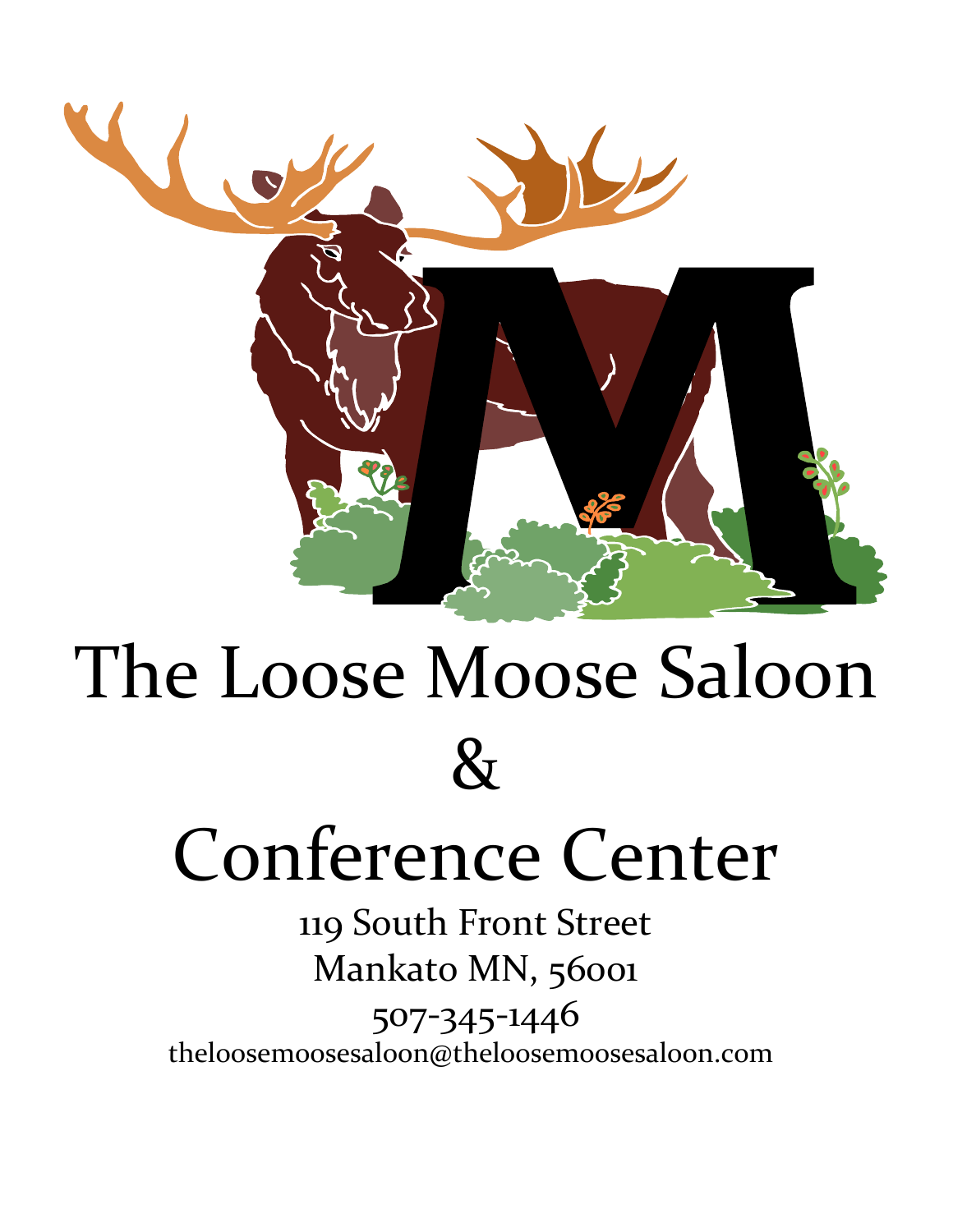

# **Moose and His Staff Welcome You!**

Reserve the Conference Center for Your Private Event

Wedding Receptions, Grooms Dinners, Business Conferences, Private Meetings, Fundraisers, Family Celebrations, Holiday Parties, & More

Be a Guest at Your Own Party!

# **Events at the Loose Moose Saloon & Conference Center**

Entire Facility Seats up to 300 Guests

Private Room with Seating for up to 112 Guests

Main Floor Space Available for Semi-Private Events

Variable Room Rates for Different Events

Linen Table Cloths & Napkins

Two Separate Dance Floors

Audio/Video System, Wireless Microphone, Overhead Projectors, HD TV's

Full Dining & Beverage Service

Children's Menus Available

**Custom Proposals Available Upon Request All Prices Subject to Change All Event Plans are Subject 8.375% Sales Tax on Food, 10.875% Sales Tax on Liquor, and 15% Service Charge**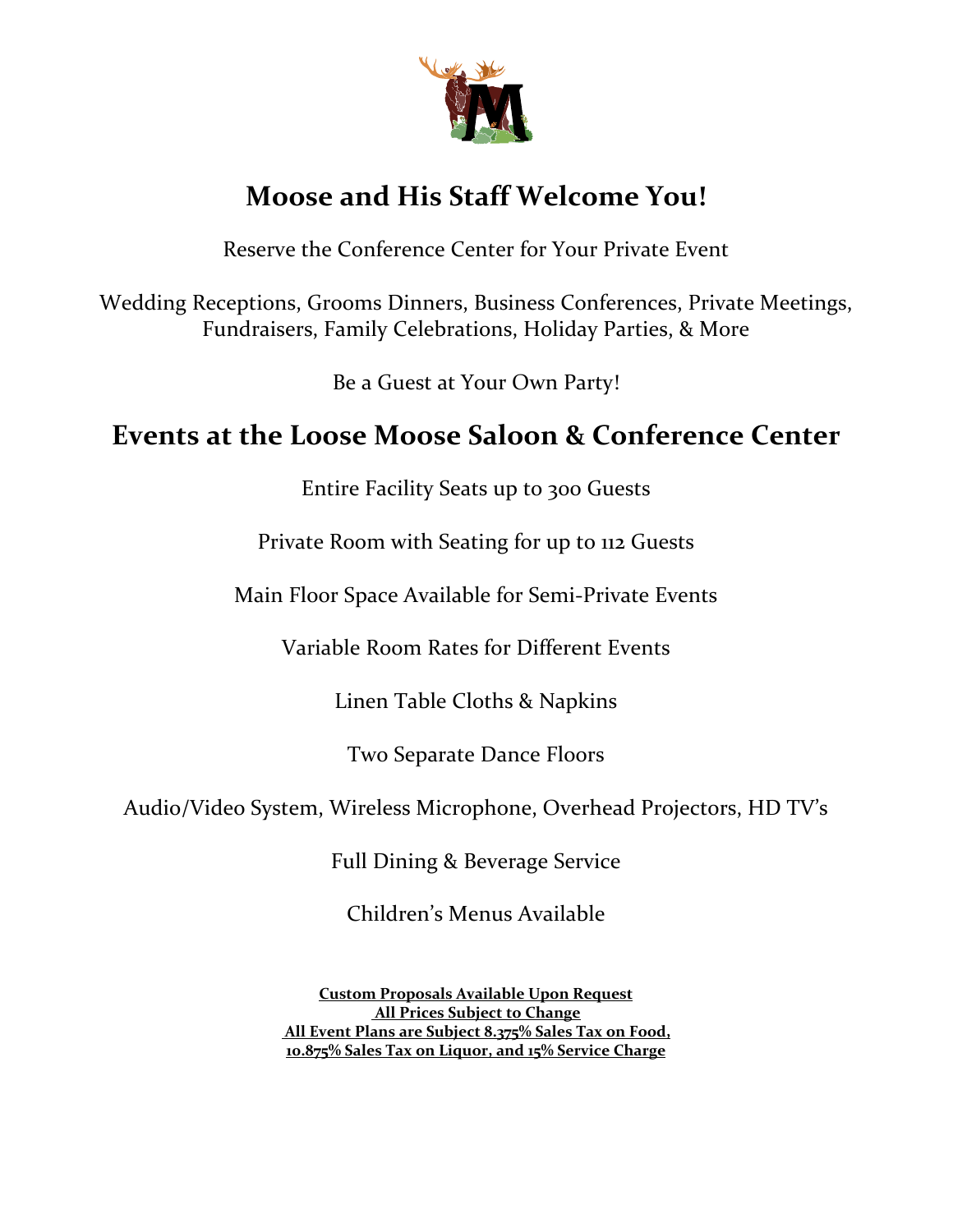

#### **Formal Plate Service Entrées**

(Events with Multiple Entrees are Limited to 3 Selections; Pre-Orders are required)

#### **Entrée Selections**

Hand Cut 12oz Prime Rib – market pricing Top Sirloin Steak topped with Sautéed Mushrooms – Your choice to pick either 6oz or 8 oz sirloin steak market price 6oz Steak with 3 Deep-Fried Shrimp Grilled Pork Tenderloin with Stuffing – Broiled Walleye Breast of Chicken Kiev over a Bed of Rice Grilled Chicken Alfredo Pasta Homemade Baked Lasagna or Vegetable Lasagna 6 Bone-In Smoked Ribs – Traditional Baked Turkey – Baked Ham –  $\frac{1}{4}$  Baked Chicken – 17.97

### **All Entrées Include**

#### **Choice of Starch (1)**

Baked Potato Homemade Mashed Potatoes & Gravy Cheesy Potatoes Baby Red Potatoes Macaroni and Cheese Twice Baked Potato (\$1 per plate upcharge)

#### **Choice of Vegetable (1)**

California Blend Fresh-Cut Green Beans Corn Baked Beans (Regular or Smoked)

#### **Salad (1) Served Family-Style or Plated**

Garden with Ranch Dressing on Table Traditional Caesar Salad

#### **Choice of Bread (1)**

Dinner Rolls Hot Breadsticks Baguettes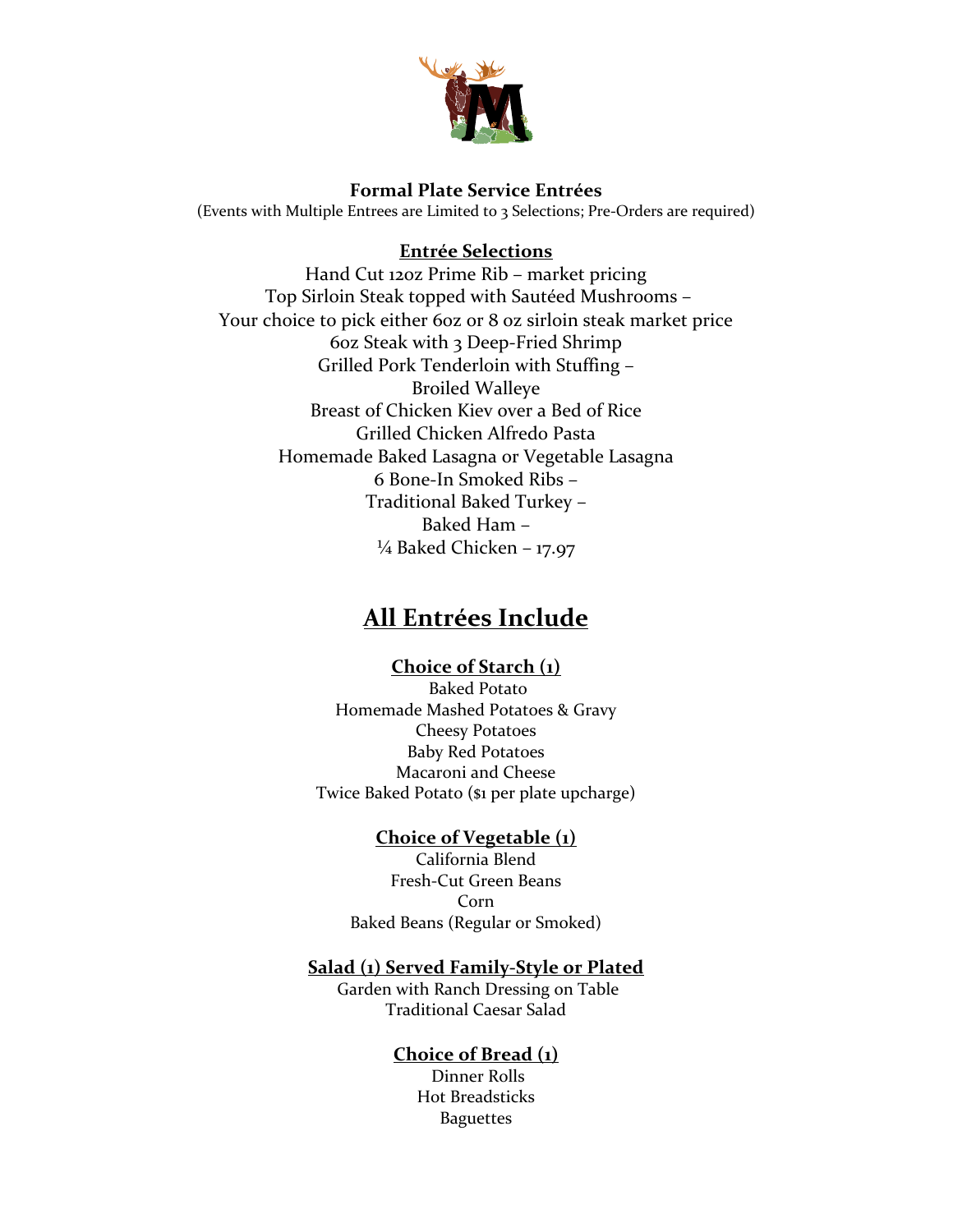

# **Buffet Dinner**

One Meat Buffet Two Meat Buffet – Three Meat Buffet – Prime Rib Buffet –

#### **Meat Selections (1, 2, or 3)**

Hand Carved Roast Beef Baked Chicken Roasted or Grilled Turkey Baked Ham Smoked Pulled Pork

#### **Choice of Starch (2)**

Traditional Mashed Potatoes Cheesy Potatoes Baby Red Potatoes Macaroni & Cheese

#### **Choice of Vegetable (1)**

Fresh-Cut Green Beans Corn California Medley Baked Beans (Regular or Smoked)

#### **Choice of Family-Style Salad (1)**

Garden Salad with Ranch Dressing on Tables Traditional Caesar salad Mini Salad Bar with Cheese, Cucumbers, Tomatoes, Croutons, Onions, French & Ranch Dressing

#### **Choice of Bread (1)**

Baguettes Dinner Rolls Hot Breadsticks

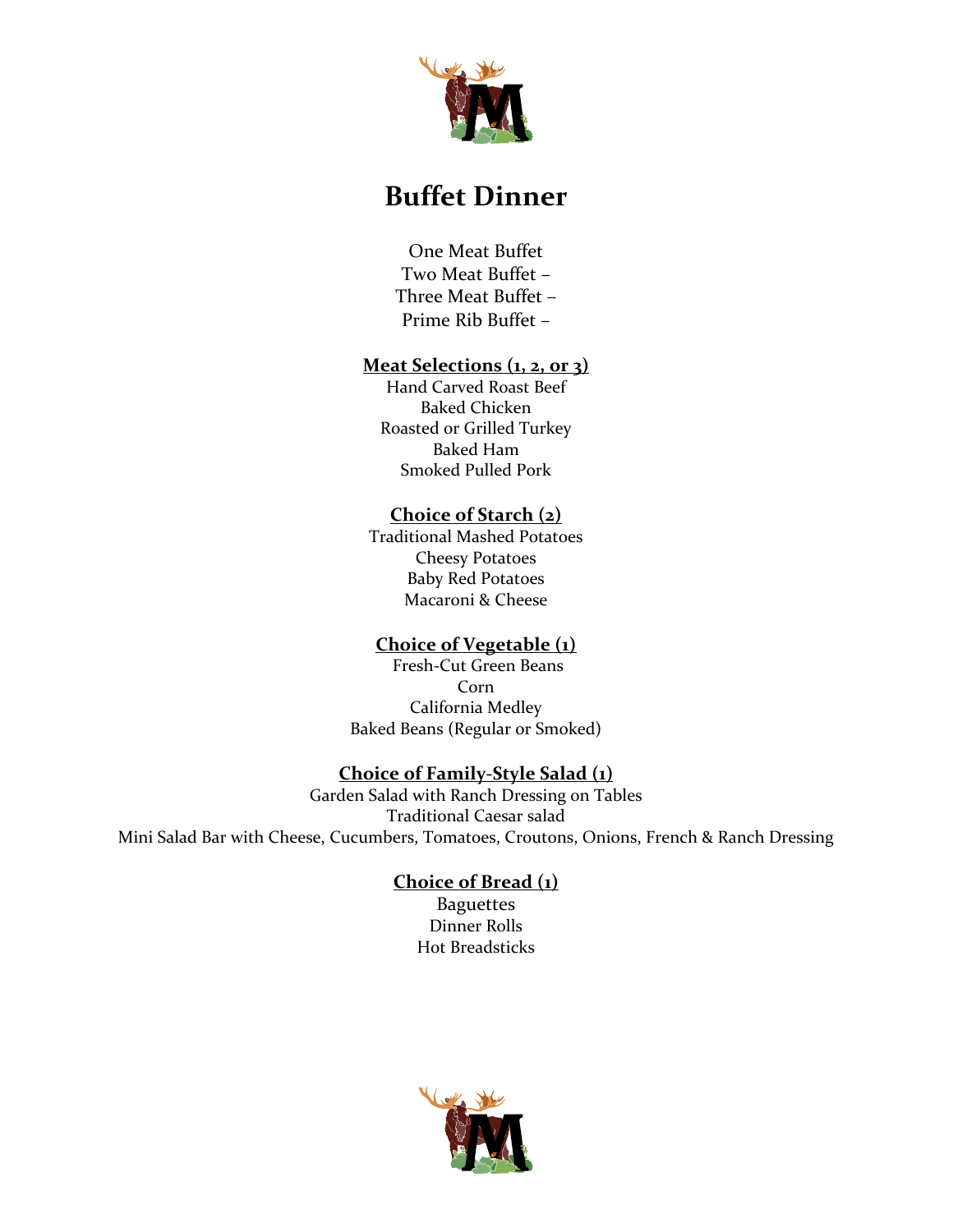# **Italian Dinner Buffet**

Adults – Children 10 & Under

#### **Includes**

Penne Pasta Noodles Homemade Parmesan Alfredo Sauce Marinara Sauce

Italian Meatballs Italian Chicken Baked Lasagna (with Italian Sausage) or Vegetarian Lasagna

> Choice of Family-Style Salad (1) Garden Salad with ranch dressing on the tables Traditional Caesar Salad

> > Hot Garlic Breadsticks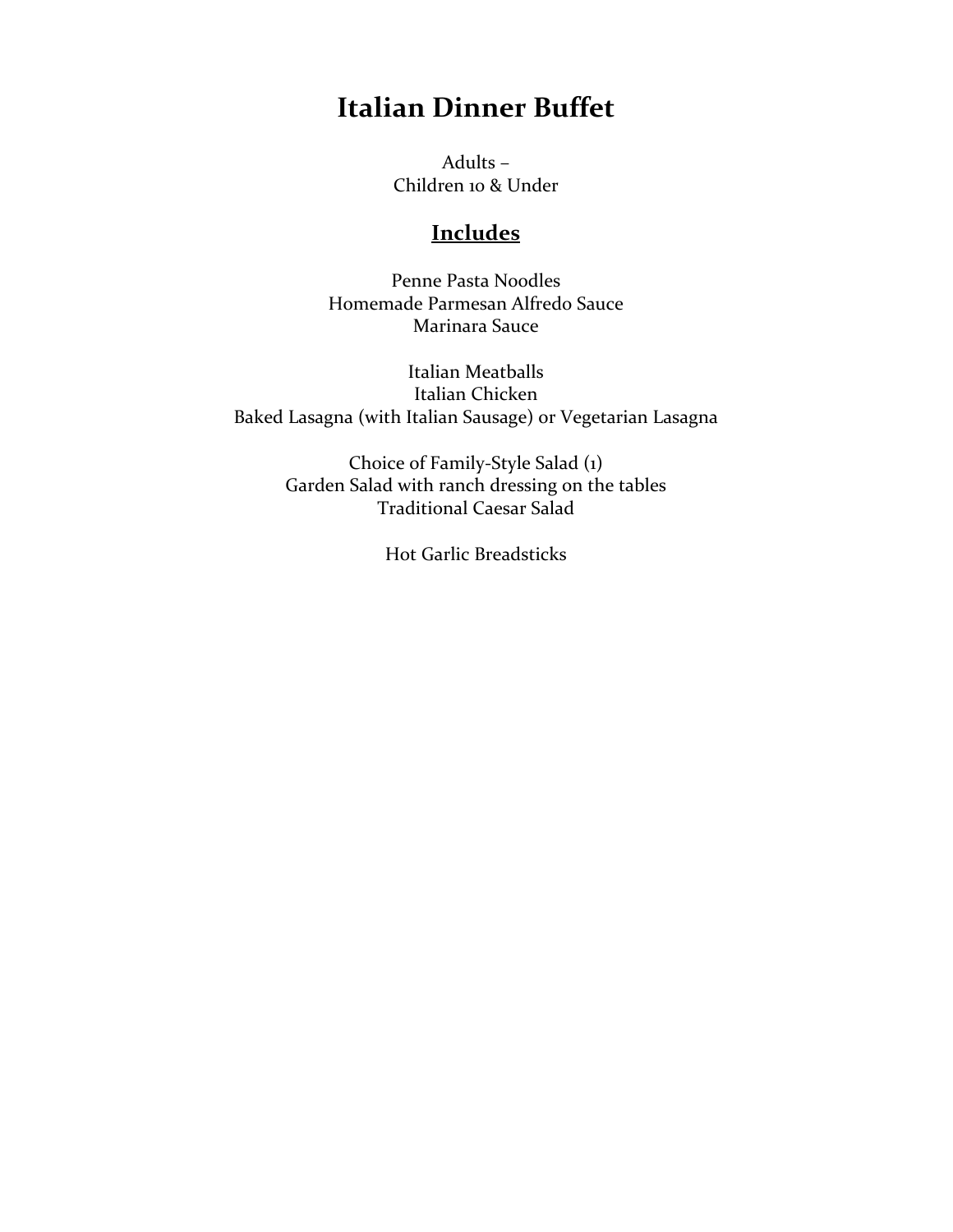

# **Hot Sandwich Buffet**

Adults – Children 10 & under –

#### **Includes Our Famous Hot Roast Beef**

#### **Choice of Additional Meat (1)**

Oven Roasted Turkey Grilled Turkey Pulled Smoked Pork Baked Ham

Sandwiches Served on 3" Whole Wheat and/or White Buns Pickles & Onions Ketchup & Mustard BBQ Sauce for Turkey or Pork

#### **Choice of Salad (1)**

Garden Salad Bowl Fresh Fruit (Seasonal) Homemade Potato Salad Broccoli Salad Chicken Salad Italian Pasta Salad Coleslaw

#### **Included Sides**

Baked Beans Macaroni and Cheese Potato Chips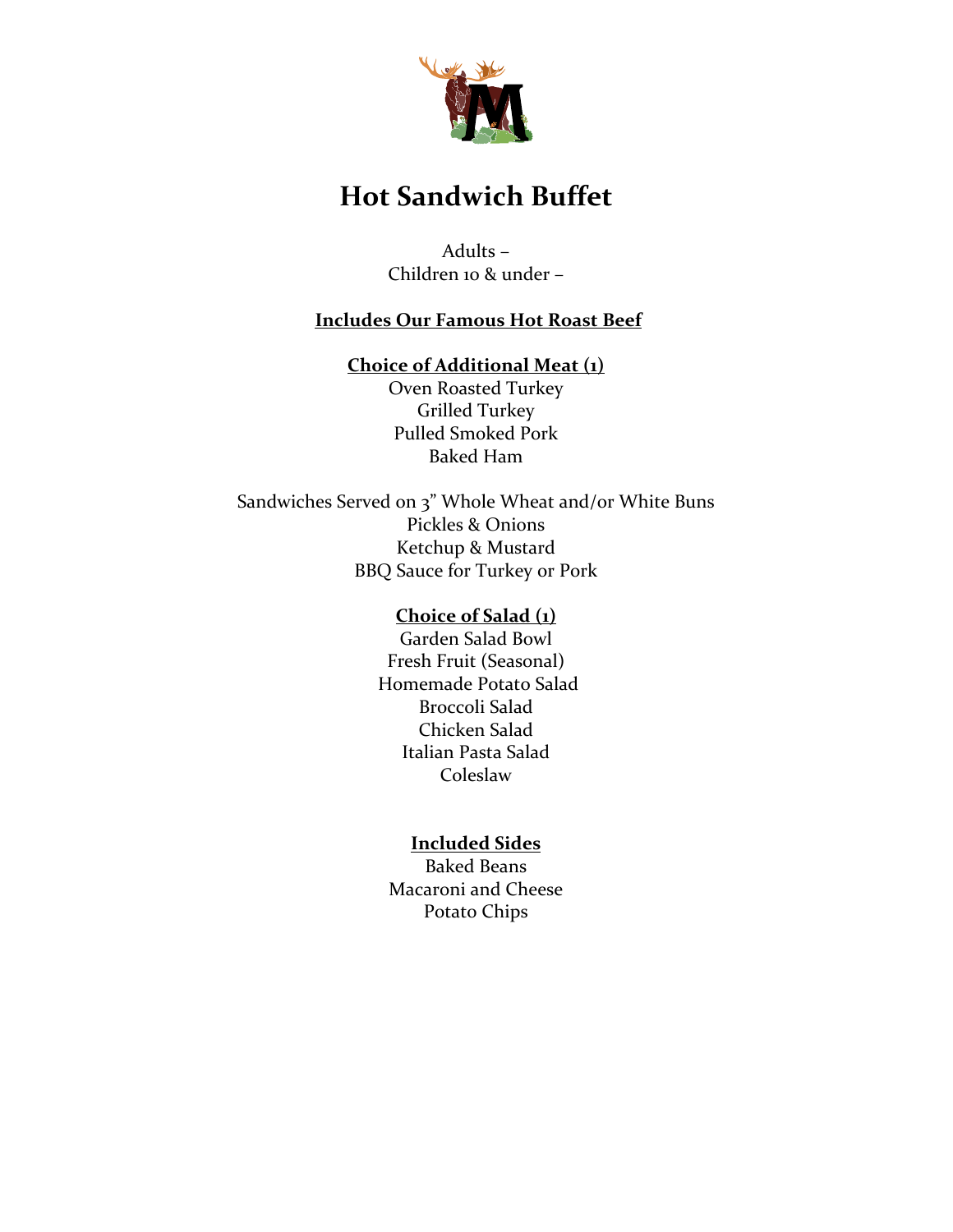

# **Fajita Buffet**

Adults – Children 10 & under –

#### **Served as Appetizers on Arrival**

Taco Dip with Chips & Salsa Fresh Vegetable Platter & Dip

#### **Main Entrée Buffet**

Fajita chicken Sautéed Peppers & Onions Beef Taco Meat Soft Taco Shells Shredded Lettuce, Cheese, Black Olives, Jalapeños Sour Cream & Taco Sauce Homemade Spanish Rice Refried Beans Cheese Sauce

Lemon Water on Tables

**Custom Proposals Available Upon Request Prices Subject to Change Event Plans are Subject to 8.375% Sales Tax on Food, 10.875% Sales Tax on Liquor, and 15% Service Charge**